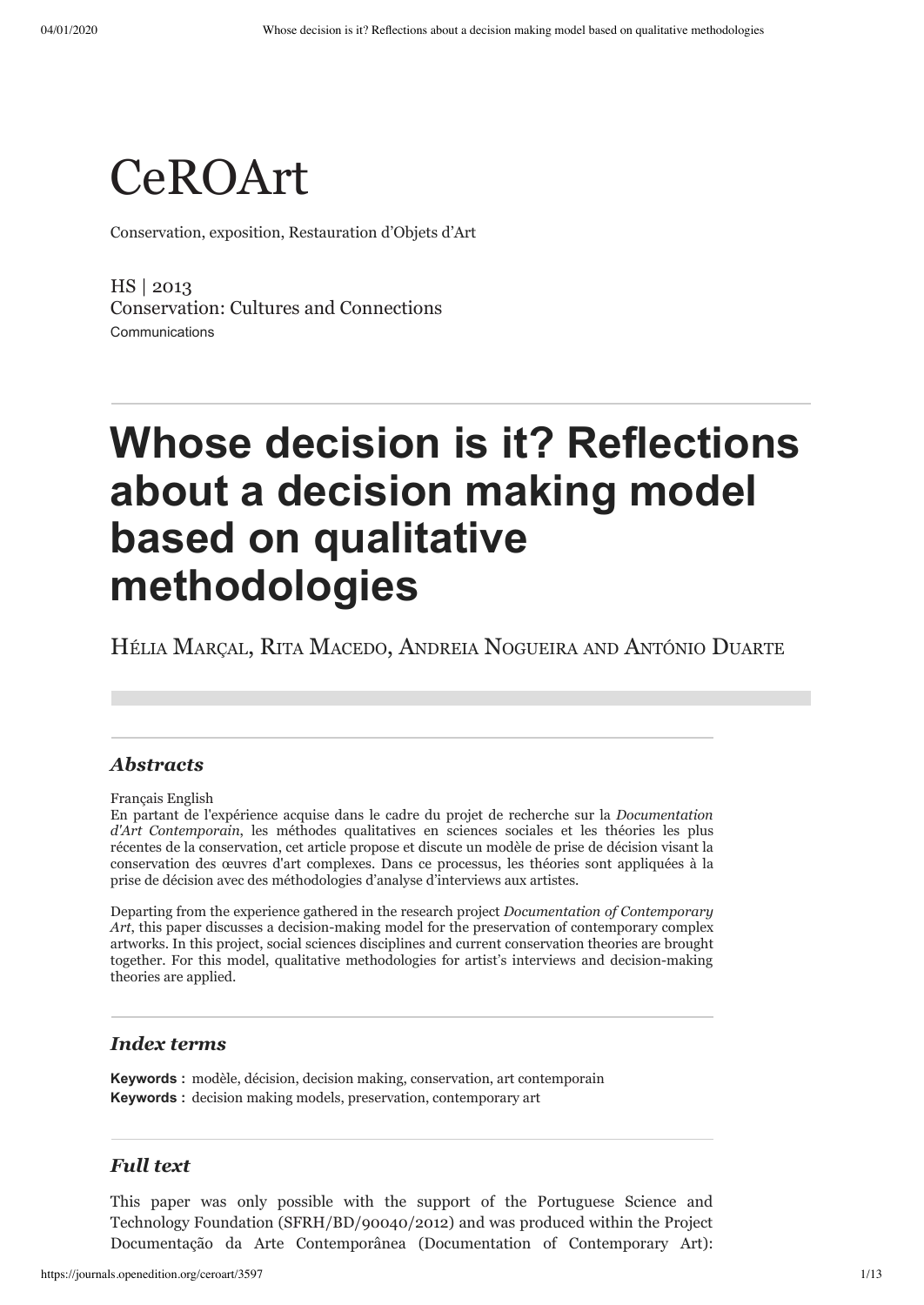PTDC/EAT-MUS/114438/2009. The authors would like to thank Francisco Tropa for his time and effort in discussing his works through the perspective of their conservation.

## <span id="page-1-0"></span>**Introduction**

- The experience from the research project *Documentation of Contemporary Art* [1](#page-11-0) *,* which dealt with complex artworks by Portuguese artists, brought together disciplines in the social sciences, such as ethnography and psychology, and current conservation theories. The preservation of these works (installations, performances, ephemeral and other variable media artworks) continuously challenges the traditional material focus of conservation. Based on the experience developed in this project, the aim of this paper is to present for discussion a decision-making model for the preservation of complex contemporary artworks. The bond between social sciences and conservation theory was essential for the definition of this model, and one of the case studies of the project – the *oeuvre* of Francisco Tropa (b. 1968, Lisbon) – was selected as an example. 1
- First of all, it is necessary to explain why these so-called complex artworks require new methodologies and decision-making models. When entering the Guggenheim Museum in New York, it is possible to experience Félix González-Torres' candy pieces (1957-1996). Visitors realize that the work is composed of numerous candies, or pieces thereof, displayed in a variety of ways: from being exhibited as candies in a corner of the museum to being transformed into a carpet (Spector 2003). The relation with González-Torres' candy pieces is not just visual, as the audience is tempted to reach for the candies and take them (Spector 2003). Such practice raises questions regarding the preservation of this type of works. How can we preserve something intended to be consumed? What is the role of conservation in such cases? How can we define limits and degrees of freedom of the conservator? How can we preserve the "total experience" (van de Vall *et al* 2011:11)? 2
- These issues have been extensively discussed in literature, but no definite answer has yet been reached. Maybe it is not even reasonable to expect that final and definitive answers will ever be reached. However, in order to preserve this type of works, the development of new theories is urgent. The complex nature of these works has no counterpart in traditional theories of conservation, which were formulated for the preservation of self-contained artworks. 3
- Traditional, material-based conservation argues that conservation's primary responsibility resides in the maintenance of the physical, aesthetic and historical integrity of a given object (van Saaze 2009). Such principles become problematic when one cannot rely solely on the materiality of the works to properly conserve them. This is especially critical when those principles are applied to complex artworks, which break among other things with the perennial character of traditional art objects. 4
- In 1997, Renée van de Vall emphasised one of the biggest difficulties of preserving these artworks – where values are highly subjective in terms of hierarchy and perception, the complexity of decision-making rises to the point where ethics become more personal (van de Vall 2005). Tragic choices are inevitable: preserving a given value will certainly jeopardise the preservation of others. Facing this inevitability. Van de Vall suggests that instead of a Platonic approach to conservation, which presents general, universal and unshakable principles, conservators should adopt an Aristotelian perspective, based on jurisprudence, and define solutions through a casuistic practice [2](#page-11-1) (van de Vall 2005). 5
- <span id="page-1-1"></span>These problems attracted the attention of several research groups over the past twenty years, leading to significant progress in this area. These groups suggest a shift from the traditional theory of conservation, based on the material properties of an object, to a contemporary one that acknowledges different perspectives and considers concept and artistic intent as essential (van Saaze 2009). The importance of documentation, simultaneously systematic and flexible, produced by conservators in close cooperation with artists, assistants and even visitors, has been extensively highlighted by these new theories. 6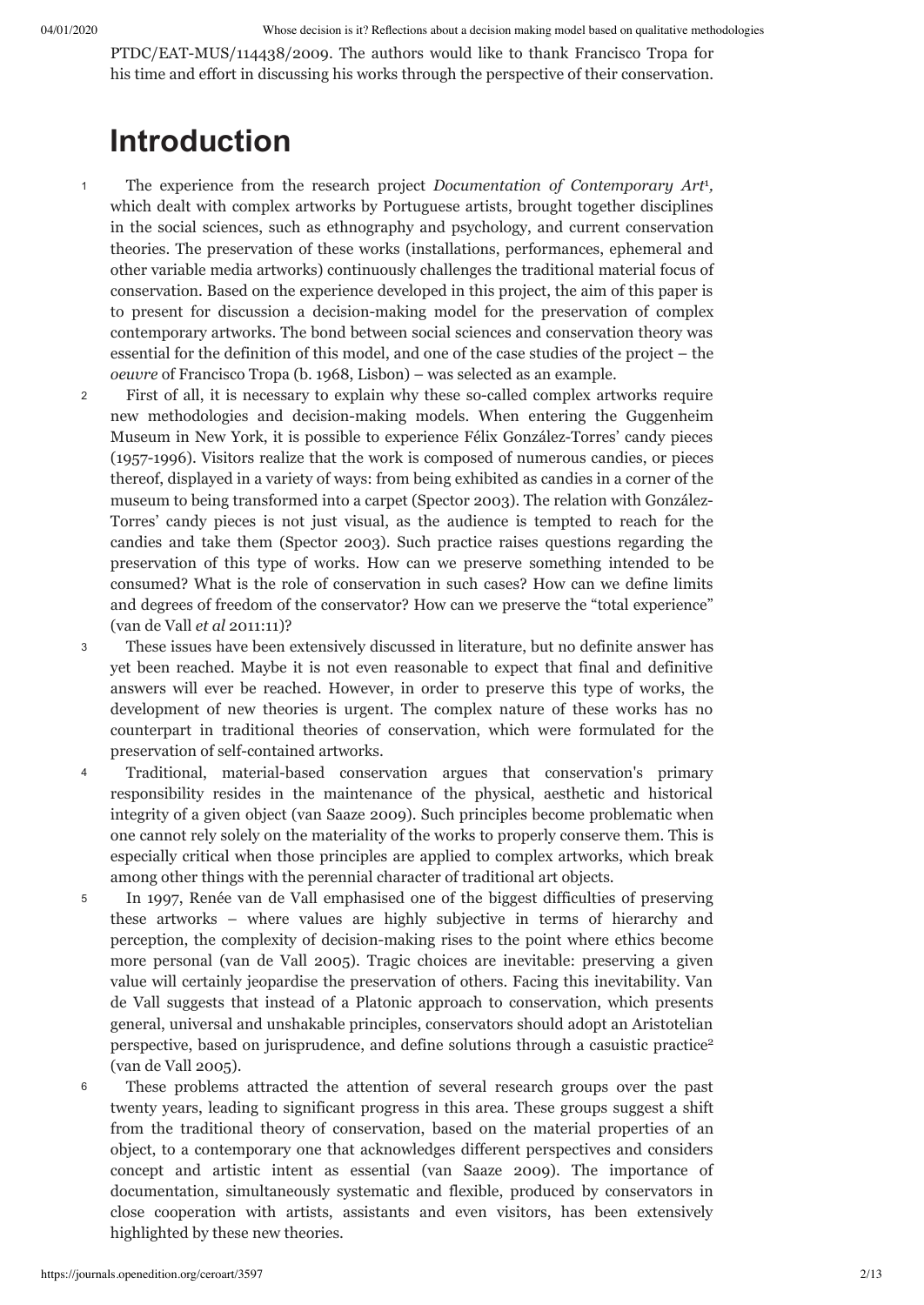- Finally, the acknowledgement of the multiplicity of experiences and subjectivities, from the perspective of the artist to that of the audience, led to the development of the notion of artwork's biography. This concept implies that it is impossible to reproduce an artwork in every reinstallation or re-creation. Such artworks, ephemeral in nature, do not exist in a single state but rather undertake a trajectory, which is, itself, part of the artworks' existence and intention. The conservator should be considered a manager of change and an *actant* (van Saaze 2009: 138). Therefore, past decisions will inevitably affect the artwork's biography, and consequently future decision-makings (van de Vall *et al* 2011). 7
- Obviously, this perspective raises enormous controversy and uncertainty regarding subjects like authenticity and ethics. These issues require a profound reconsideration of principles and values in conservation and their adaptation to contemporary art. Several authors advocate for the need of new methodologies, arguing that the inherent multiplicity of experiences and authenticities associated with the aesthetic experience deserve respect (Beerkens *et al* 2012). Likewise, those methodologies could provide structure and reliability to the decision-making process. 8
- Based on the experience of the research project *Documentation of Contemporary Art*, and taking Francisco Tropa's *oeuvre* as a paradigmatic example, we propose and reflect on a decision-making model. Our research led us to believe that qualitative methods used in ethnography and psychology may be of great value in assisting conservation in its quest for new solutions for these crucial problems. 9
- The proposed model not only provides a path for the decision-making process, but also suggests the use of an interview methodology and correspondent data analysis (i.e. content analysis), used in cognitive psychology research. This method promises a clear way to understand topics, which are usually difficult to understand or to structure, such as meaning, methods of working, techniques and materials. Being crucial to the decision-making process, this information also presents possibilities in terms of the application of casuistry to the preservation of these complex works. 10

## **Complex art and complex conservation decisions: works by Francisco Tropa**

- Francisco Tropa is currently considered one of the most important Portuguese artists of his generation. Although he has been exhibiting since the late 80s, it was in the 90s that he gained recognition for his work (Melo 2007). Recently, he officially represented Portugal in the 2011 Venice Biennial with the work *Scenario*. 11
- Tropa's works exist somewhere between *performance* and installation. They evoke moments, stories, situations or references through complex visual devices, strongly allegorical, designed to induce an endless web of interpretations. In the artist's own words, the devices are nothing but *empty containers* designed to be filled by the spectator's own versions. His works are meant to be indecipherable enigmas, whose interpretation drives viewers through immensely different and unpredictable perspectives (Macedo *et al* 2012). 12
- In fact, Tropa takes some of his enigmas to a higher level of complexity. He often creates projects that comprise several independent works. Each one of these works has its own trajectory, as the artist repeatedly alters them. In addition, Tropa creates different physical versions of the same artwork (Duarte *et al* 2012). Generally, his "works, are, first of all,situations in process*,* which achieve their own sense through perception and experience" (Melo 2007: 210). Moreover, the artist rarely explains his artworks, claiming that they have a specific language, lacking rational explanation. Instead, his *oeuvre* refers to sensorial experiences, witnessed by the spectator. 13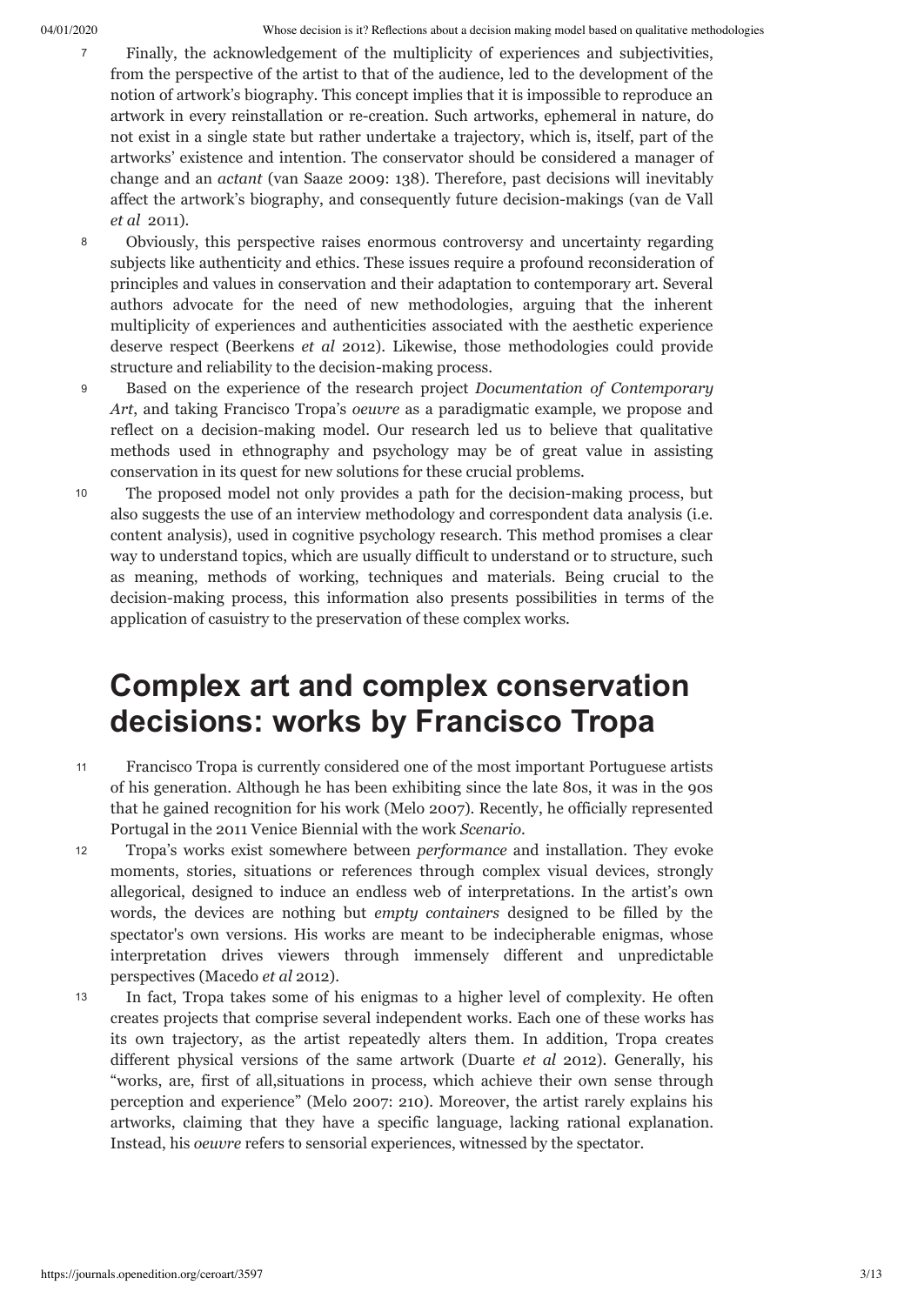## **Projecto A Assembleia de Euclides (The Assembly of Euclid's project) and its preservation**

- This project comprises six relatively autonomous moments/installations. In the artist's conceptualization of the work, all moments exist simultaneously. They occur inside an imaginary cube, whose interior is revealed by unfolding it off (Duarte *et al* 2012). The core of the project is based on the first three installations: performancebased works where the artist or an actor interacts directly with the objects. 14
- As the majority of Tropa's artworks are currently part of different museum collections, the objects used in *The Assembly of Euclid*'s project became autonomous. Although they are part of the same project, and often the same installation, they remain dispersed in different collections, in different museums and galleries. 15
- One of the biggest challenges regarding the preservation of these works is, therefore, to establish the relationships between them. This task becomes even more problematic considering that, usually, museums do not exchange documentation or engage in intermuseal communication. 16
- The importance of these relationships was underscored in the interviews with the artist. As stated by Tropa, this project is a "machine of relations" (Duarte *et al* 2012). He expresses those relations in the use of the same materials, shapes, techniques and colours, among other things. It is part of the viewer's role to interpret each work and the relation of the individual components to the work, altough they have never been exhibited together. But how can the conservator deal with such a relational project, which is scattered in different collections and remains fragmented in storage? 17
- Additionally, Tropa expects that his installations will change every time they are exhibited. Complex artworks, such as these, are intended to preserve change itself, as a living persistent process. They change in as much as they are reinstalled. They are as diverse as the minds that read them. They do not produce a path towards ephemerality but rather to multiplicity and yet, by continuously changing, they are still as ephemeral as time. However, what happens when the artist dies? Without his sanction, should the fragments of his installations and the installations themselves be frozen into documents? Frozen in time? Would this respect the artist's intention? How should they be exhibited? To what extent can or should they continue to change? An extensive documentation may be the only answer to these problems. 18
- In fact, the preservation of many contemporary artworks often depends on reinstallation, re-materialization or re-enactment *performed* by the conservator, according to a set of instructions generally given by the artist. These instructions should be documented; otherwise the preservation of the works could be endangered. This documentation, as it will be explained, is essential for the decision-making process. 19

## **Decision-making model**

20

Most of the time, a conservation action acknowledges the fact that the original material is gone or damaged. In the case of Tropa, he does not want his works to be frozen in time, but shows some flexibility by specifying what is meant to change.

Considering the specificities of these complex works, together with the difficulties that conservators experience while managing change and diverging points of views, we propose a decision-making model for discussion. In terms of methodologies, this model was developed from the theories for ethnographic research design. According to B. L. Berg and H. Lune, the main ethnographic research model is the spiral method, which is based on reflexivity (Berg and Lune 2011). The ethnographer Charlotte Davies states that reflexivity "refers to the ways in which the products of research are affected by the personnel and [the] process of doing research" (Davies 2008). Thus, the spiral method proposes that each step of research needs to be analysed in relation to the previous one, 21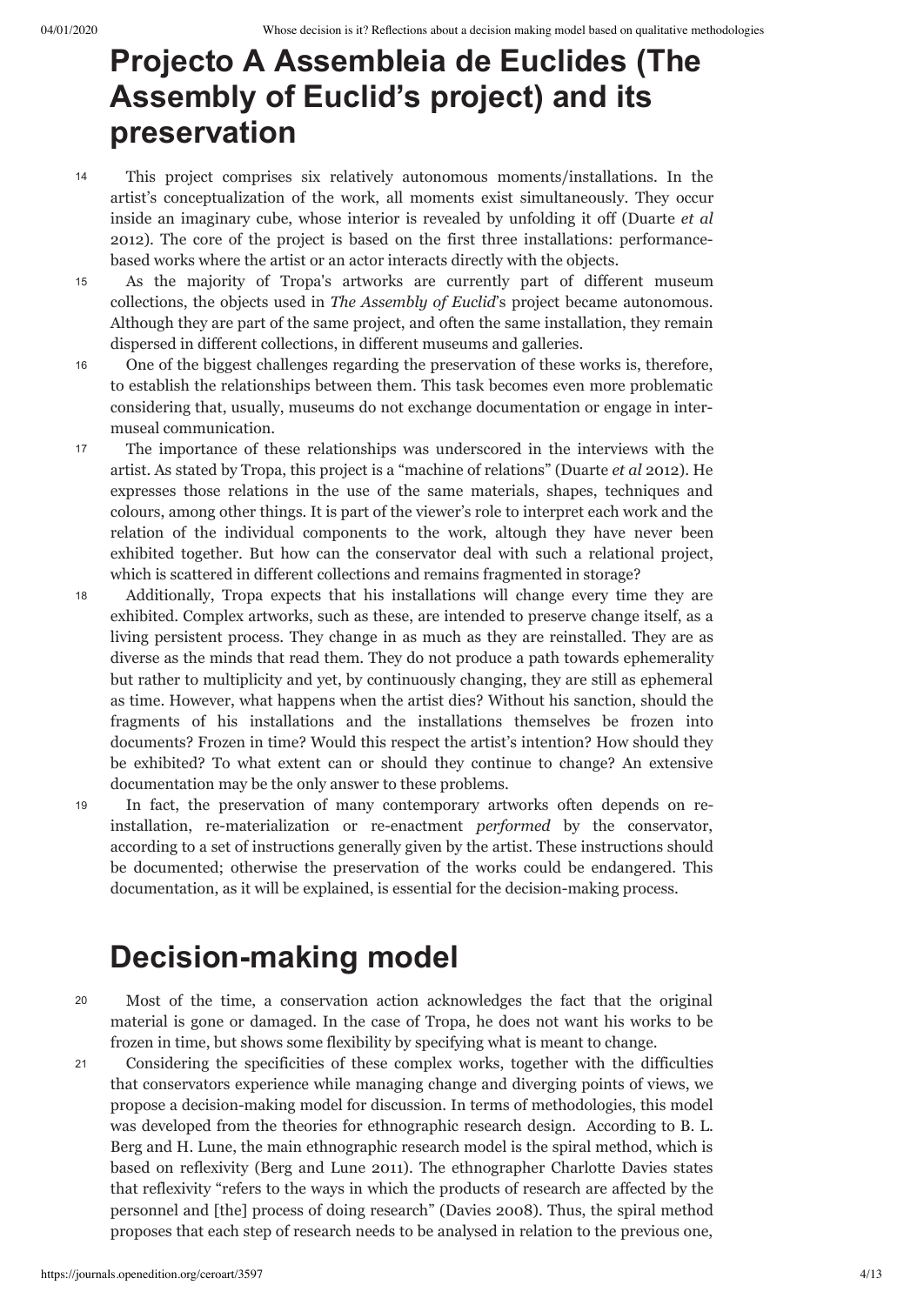04/01/2020 Whose decision is it? Reflections about a decision making model based on qualitative methodologies

as new variables are added and new knowledge is acquired. When new data emerges, questions need to be revised.

Drawing from the domain of psychology, decision-making theories studied in behavioural economics and neurophychology were also briefly explored. Although this is still in an initial phase, for the time being, it was assessed that decision-making is constrained by the ability to process information (Plous 1993). Every human being processes information differently, according to his/her own personality and past experiences. The neurophilosopher Patricia Churchland adds to this the idea that *casebased reasoning*, or *inference*, is a cognitive solution to a problem (Churchland 2009). According to her, "case-based reasoning yields a solution to a problem (…) by using memory for relevantly similar cases, and applying past knowledge to present circumstances" (Churchland 2009: 422). As every other human being, conservators rely in their past experiences to make decisions. However, conservation decisions encompass several variables, and thus they should be made by an interdisciplinary team. Different people, different backgrounds and cognitive characteristics, are the answer in finding new perspectives. Nonetheless, how can this interdisciplinary quality of decision-making become more efficient and global? 22

23

The proposed decision-making model for the preservation of complex contemporary artworks was developed in the pursuit of solutions (Fig.1).

#### **Fig. 1 Conceptual framework for decision-making**



A model for decision-making with phases and steps guides the conservator through a process, ensuring a well-founded decision.

<sup>24</sup> This model is based in four theoretical assumptions as pillars: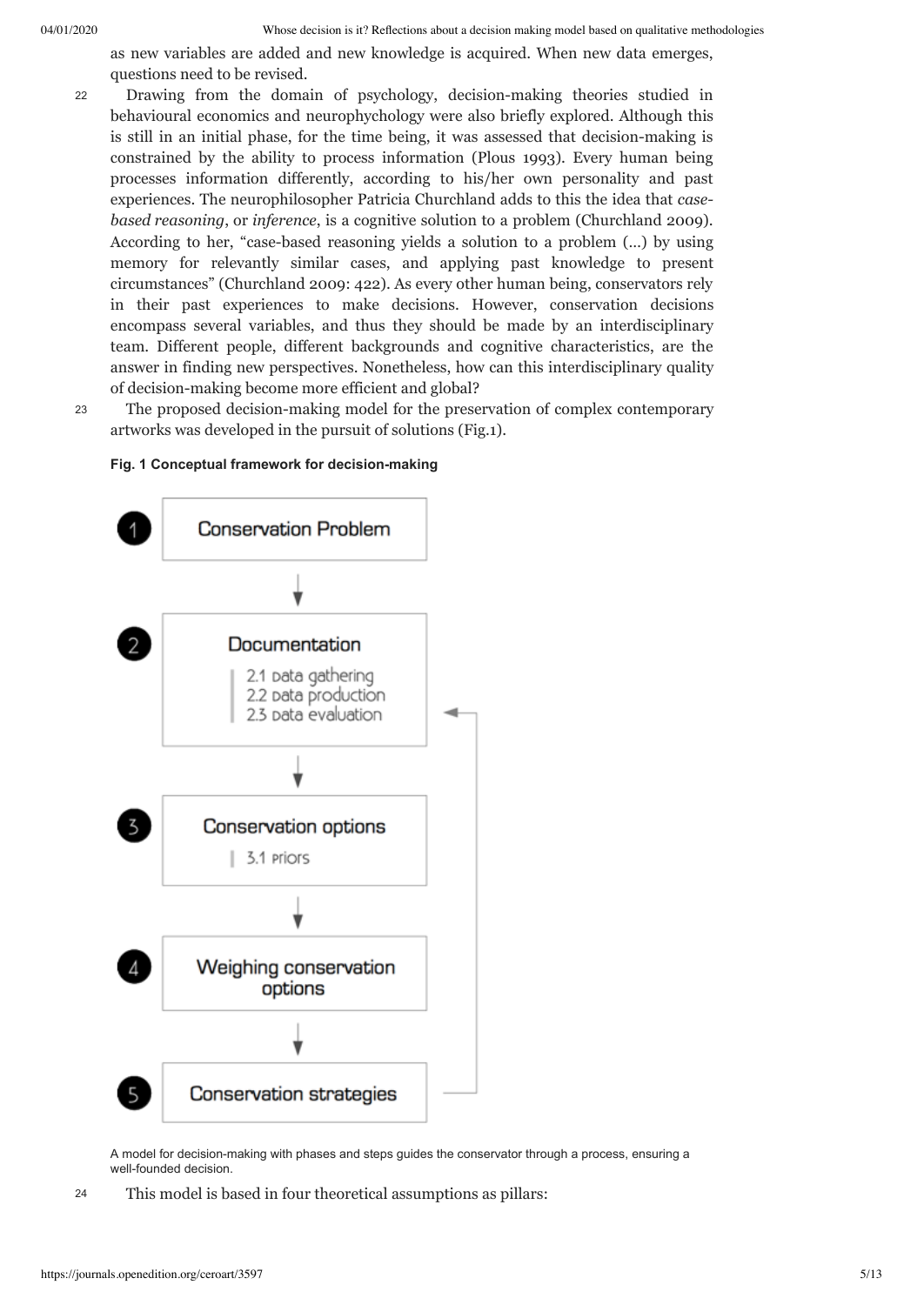## **Structuring value attribution**

When preserving works based on such abstract and complex concepts, which may never be fully understood, a decision making practice based on casuistry is possibly the best alternative. In 1997, Reneé van de Vall presented a paper at the Symposium Modern Art: Who Cares? where the notion of casuistry was considered as a complement to the decision-making. According to her observations, there comes the inevitability of "tragic choices": the attribution of a given value will jeopardise others (van de Vall 2005: 101) These values, being highly subjective, transform decision-making into an extremely personal process 25

## **Limitation of choices**

Decision-making behavioural scientists have proved that with more options inadequate decisions increase. Behavioural economist Dan Ariely, showed that, for a given problem, when more inadequate possibilities are presented, people are more susceptible to choose incorrectly (Ariely 2010). With more options, even if they are mostly redundant or inadequate, noise increases. Psychologically, people tend to get confused and doubt themselves due to this overload of options. Not only are they more susceptible to doubt, as choices become more "tragic" indeed – in this situation, people tend to be more unsatisfied with the choices they make (Schwartz 2005). 26

## **Impact of emotions**

Every decision has an emotional ground. In his work about mechanisms of decisionmaking, António Damásio proved that the trigger that allows a subject to make a decision is based on emotions. In fact, people with no emotional capacity (due to cerebral accidents) had serious difficulties in making any decision, even if simple (Damásio 1994). 27

## **Artist's intent**

Usually, the artist's sanction is the main factor in choosing a particular preservation strategy. Several research groups, such as Variable Media Network, encourage artists to make an ideal description of their work (Ippolito 2003). However, although the artist's sanction should be one of the main variables in the decision-making process, when the work enters the public sphere, other opinions should be taken into account. 28

## **Description of the model**

- <sup>29</sup> This proposal for a decision-making model is divided into two main phases:
- In this first phase, the conservation problem is identified. After this step, the conservator is guided through the process of collecting, producing and analysing information. In this process, the conservator is able to evaluate if the information is enough to ensure a well-founded decision. If the information is adequate and fulfils all the requirements, the conservator can then proceed to the full documentation of the work. Obviously, this phase could be almost eliminated if a proper documentation of the work already exists; 30
- After documentation, the second phase starts with the settlement of all the conservation options. Here, an intermediate step is proposed, between specifying conservation options and their weighing. With a practice based on priors, conservation options can be reduced, as examples of other cases may serve to automatically exclude some inadequate choices. After this step, there will be fewer options to analyse, and 31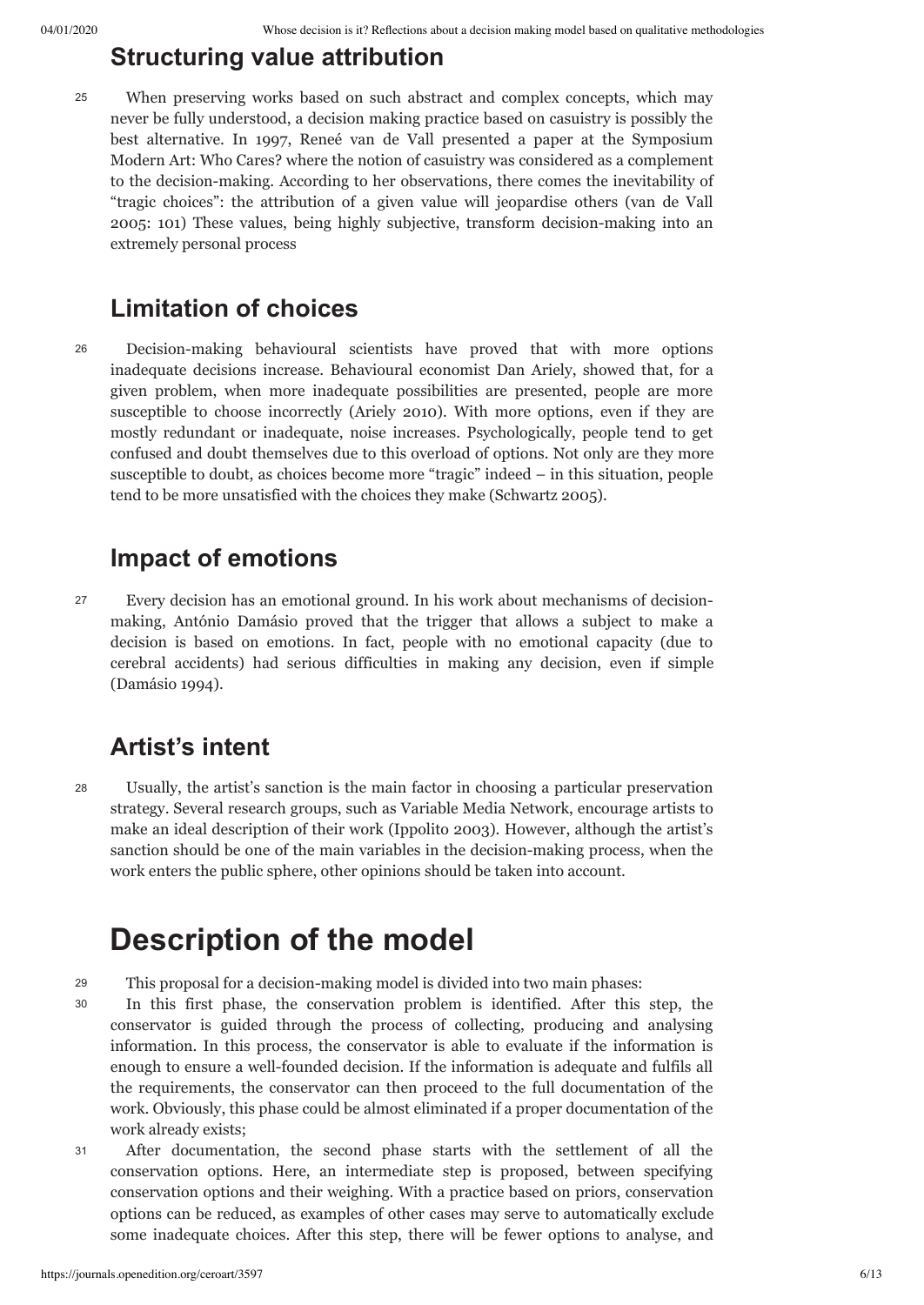therefore the decision will be more efficient. When weighing conservation options, casuistry may have its place. Again, by considering other cases, value distribution becomes more efficient. After defining the conservation strategy(ies), the conservator should return to the documentation. This procedure guarantees the record of the artwork's biography also in terms of the decision-making process.

## **Conservation problem**

As stated by the psychologist Scott Plous, "there is no such thing as a context-free decision making. All judgments and decisions rest on the way we see and interpret the world" (Plous 1993:14). Every model explored in behavioural economics states that the first step of the decision needs to be a clear identification of the problem, as "(…) decision frames are partly controlled by the formulation of the problem, and partly controlled by the norms, habits, and characteristics of the decision maker" (Plous 1993:70). 32

<span id="page-6-0"></span>Current decision-making models in conservation suggest data registration as a starting point [3](#page-11-2) . However, the simple fact of choosing a given artwork to proceed for data registration unconsciously implies the identification of a given problem. The formulation of the problem, the question of inquiry, will affect the way documentation is produced – it implies the definition of a given discourse, which will depend on the conservator, the artwork, and the spacial and temporal context. 33

## **Documentation**

After being organized and structured, the information about the works not only aids present decision-making processes, but also future decisions. Essentially, as stated by Vivian van Saaze (2009: 20), "rather than merely retrieving documentation, the conservator is asked to play a role in creating documentation". Produced documentation should embrace some considerations about the identification of the artworks; incorporation and legal rights; location; general description; creative process; techniques, materials and their meaning; material description; technical description; exhibition conditions; storage; transportation; condition; history of exhibition; related works; and other relevant observations (Laurenson 2006; Weyer and Heydenreich 2005). This documentation will be crucial to the establishment of the conservation options. This is even more relevant when the artist is not available any more. 34

35

Considering any decision as context-dependent, the documentation step will justify past decisions, based on past contexts, and serve as a foundation for new decisions – as explained by S. Plous, "(…) decision makers do not perceive and remember material in isolation; they interpret new information in light of past experience and the context in which the material occurs" (Plous 1993: 39).

## *Data gathering*

- 36
- Concerning this first step of documentation, conservators gather all published and unpublished information regarding the artist and the work under discussion. In other words, conservators should gather the existent information regarding the artist and the specific artwork. In some cases, other important information for the decision-making process may be obtained by re-installing the works under study.

## *Data production*

One of the most important methodologies to create new knowledge and information is the artist interview. In 1990, Carol Mancusi-Ungaro launched a programme aiming at recording "information from living artists that would assist conservators in future 37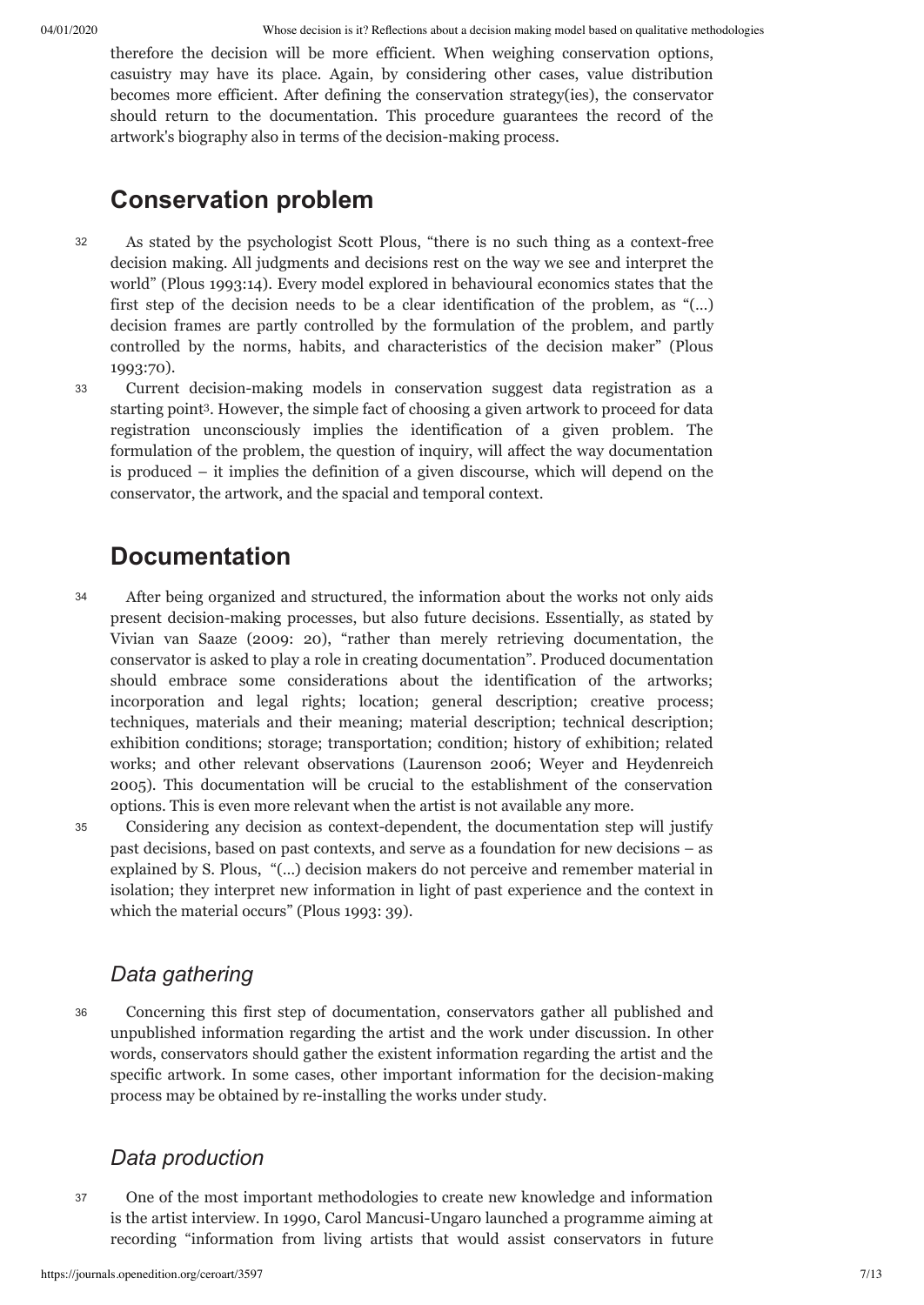restorative efforts" (Shadford 2012: 392). Twenty years have passed and this brilliant initiative still holds a prominent place in the world of contemporary conservation. For present day conservation, communication is essential. Conservators need to communicate with museum staff, former conservators or curators, visitors, and, perhaps above all, the artist. Without the interview, the conservator would not have the ideal window into the soul of the artwork, into its intentions and will be tempted to restrict its reach to the limits of its physical parts (Saaze 2009). In the study of the project *The Assembly of Euclid*, this tool was absolutely indispensable. The scarce documentation available before the interview included some photos, catalogues, criticism texts and basic inventory sheets. After interviewing the artist, the interviewer's view of the work was extraordinarily expanded.

## *Data evaluation*

- The step of data evaluation is of the foremost importance when foreseeing the following steps of this model. As stated by S. Plous, "good information does not guarantee good decisions, but bad information pretty much guarantees bad decisions" (Plous 1993: 54). It becomes clear that, before pursuing the decision itself, conservators need to ensure that the available information is reliable enough to support the decision. 38
- As explained before, the interview became one of the most important steps when producing documentation for contemporary art. After the interview, it is relevant to analyse the artist's discourse. Nonetheless, no in-depth guidance or discussion regarding methods for analysing interviews is found in conservation literature. Therefore, considering the importance of the artist interview to the decision-making process, a reference framework for interview data analysis in conservation is proposed. 39
- The analysis of data from interviews requires a method adequate to the inherently qualitative property of the data. It is fair to state that this search for the ideal method to properly address the specificities of complex artworks was difficult and unfulfilling. There is no ideal method as there is no ideal conservation strategy. 40
- Analytical methodologies have been searched for in the realm of social sciences. Content analysis was considered the method with most benefits, according to various researchers from the fields of ethnography and psychology (Berg and Lune 2001; Miles and Huberman 1994). It consists of a technique that reviews and dissects *parts* of the discourse, while maintaining the relationship between them. It may be compared to the conservation of an installation work  $-$  as if this analysis is intended to separate the several objects of an installation in storage, still maintaining the meaning and the relationship between them, and keeping enough information to rebuild the essence of the work. With content analysis, segments of the artist's discourse are associated to different categories based on the identified themes of the interview (Miles and Huberman 1994). 41
- <sup>42</sup> This process involves three sequential operations:
	- 1. Segmentation of the transcribed answers from the artist into theme *dimensions*;
	- 2. Categorization of each segment into categories and eventually sub-categories (*variables* and *sub-variables*);
	- 3. Assessment of reliability of the analysis.
- <sup>43</sup> The categorization of statements from each *dimension* may be deductive or inductive.
- Taking Francisco Tropa's interview as an example, one could easily categorize the following statement to the previously noted notions of dimensions, variables and subvariables ("Intention" as a dimension, "Aim of intentionality" as a variable of the dimension, and "Intention of provoking an effort of comprehension" as a sub-variable): "(...) The purpose of things remaining like this [in the installation], is for you to make an effort to discover the reason why" (Duarte *et al*, 2012). 44
- Two or more researchers perform the process of analysis independently, verifying the identified themes and categories. Usually the variables of the artist's discourse are defined by the analysts, with or without taking any reference from the structured 45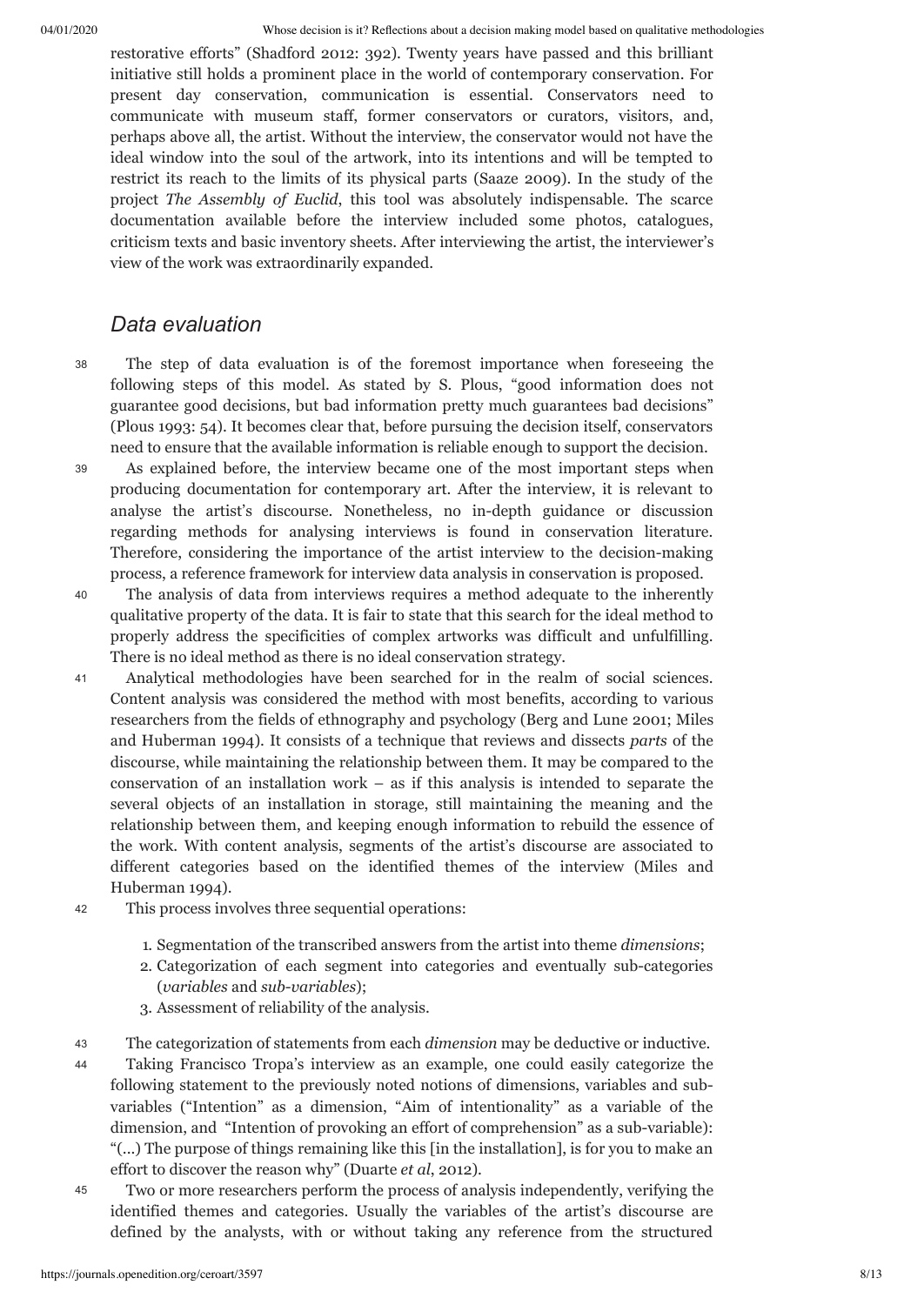interview plan. This method aims at filtering the variables of intention in the artist's discourse, while maintaining flexibility, which is essential when analysing complex artworks. The inclusion of two different analysts takes into account the variability of interpretation.

- When content analysis is performed in an inductive way, variables are chosen independently from the interview script. This can be seen as an advantage, but it may also involve the risk that aspects considered essential for the conservator's work are not highlighted in useful units. Such an inconvenience, if considered important, can be circumvented by applying a deductive approach (Miles and Huberman 1994). In this case, a framework of categories is given to the analysts/conservators to guide their work. The cost is a loss of flexibility and diversity. One would be tempted to suggest that a combination of both would be ideal: according to Miles and Huberman (1994), an "intermediate approach" would allow the conservator to establish the categories he/she needs and to introduce additional ones deemed necessary to convey the artist's discourse. 46
- In the third step of content analysis, through a comparison of the results of the independent analysts, reliability is assessed. In the initial phase of this process, analysts compare the structure they have reached and discuss differences and common ground. In cases where the allocation of a statement cannot be brought to a consensus, a new category of analysis is added. Subsequently, the analysis is considered reliable if more than 80% of agreement is reached (Miles and Huberman 1994). 47
- In this study, Francisco Tropa's interview was used to explore the applicability of the data analysis method to the conservation scenario. This exercise showed that the definition of *dimensions* provides a better structuration of the artist's discourse and will probably (in terms of conservation practice) allow a more pragmatic and yet flexible way to define and edit its content. On the other hand, the discourse's segmentation in content analysis hampers an overall view, especially when the subject of analysis is as complex as *Project The Assembly of Euclid*. 48
- However, this technique can also be of value in the decision-making process, mainly due to its promises of data structuration. With the definition of dimensions, variables and sub-variables, fragments of the artist's discourse can be labelled. This labelling, when applied to conservation, could organize interviews, which are usually shared as raw data, and therefore difficult to consult. Also, with this structuration of past and current discourses, a transparency policy between cultural institutions and a web-based platform sharing decision processes can become a reality. 49

## **Conservation options**

- In this phase, conservators confront the conservation problem with the documentation of the work in order to achieve possible conservation options. 50
- Despite careful use of all methods mentioned to register the original status of the work of art, the conservator and the artist acknowledge that it is impossible to reproduce it exactly in every reinstallation. This is especially clear in performances and installations, where interaction with the audience is part of the artwork. In summary: such artworks do not exist in a single state but rather undertake a trajectory, which is, itself, part of the artwork's existence and intention. This perspective requires that new conservation strategies be employed, including not only documentation followed by storage, but also emulation, migration and re-interpretation (Ippolito 2003). Such strategies may be viewed as radical but represent necessary ruptures with the traditional ones, particularly when the transient, changeable, ephemeral character of an artwork lies at the very core of the artist's intention. Freezing it forever within static limits of its material existence would be equivalent to vandalizing the essence of what we are committed to preserve. 51
- There are many conservation options. Every small detail is accountable for the artwork's biography. In performance-based works, any re-enactment changes the work, as it adds a chapter in its history – it will provide different stimuli and therefore different fruitions. Taking into account that each and every nuance may alter the work, 52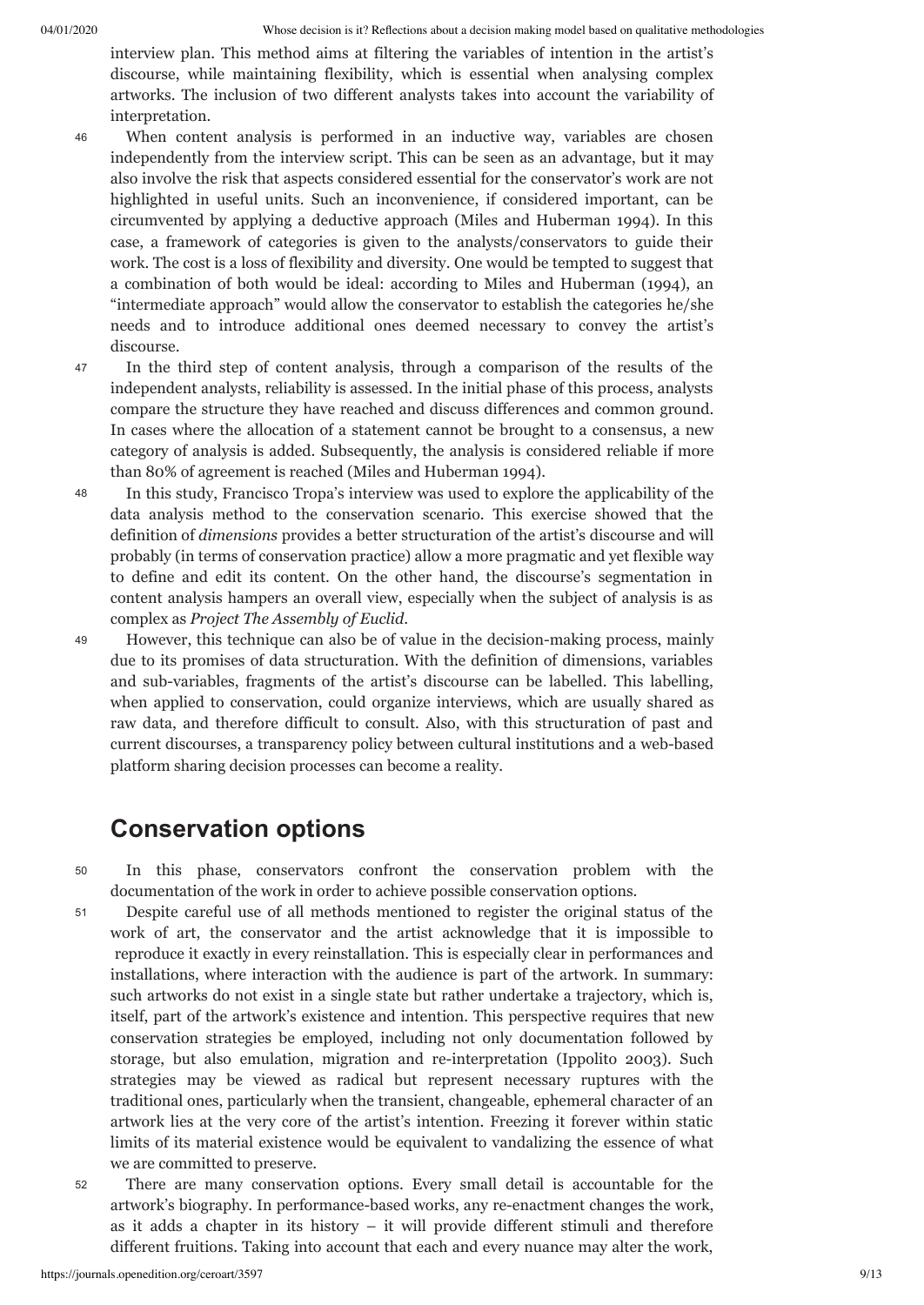casuistry is proposed as a means of reducing choices, allowing conservators to focus in the relevant ones.

#### *Priors*

From the results of content analysis, categories of intention are translated into a dichotomous key, where exclusive options are presented (e.g. yes/no answers for questions like "May the artwork be reinstalled in other spatial contexts?"). Following the key's completion, strategies applied to similar case studies are searched for. This process reduces preservation strategies options while presenting a comprehensive and structured sample of similar cases. At the same time, it allows conservators to make sustained decisions more easily and quickly, by learning from past experiences shared by their peers. With the translation of this model to an open web-based platform, the decision-making process changes from an isolation act to a social experience. Obviously, this idea requires resources that are not yet available. However, it becomes necessary to join current resources to current methodologies in order to take the "communicative turn" (Muñas Viñas 2004) into the information age. 53

## **Weighing conservation options**

In order to weigh a conservation option conservators consider several factors, such as authenticity, aesthetics, functionality, historicity, legal aspects, economic limitations, artist intention, restoration ethics, among others. Moreover, "an important feature when weighing conservation options is that various considerations steer the decision on conservation in various directions." (FCMA 1999: 11). This step should provide enough information to proceed to a specific conservation strategy. 54

## **Conservation strategies**

A final conservation strategy may be reached after the completion of the previous steps. Having the decision-making process in background, this strategy is explained in detail, as it will serve as a basis for future decisions. In fact, regarding documentation and its methodologies in museum context, Vivian van Saaze states that although they can be very meticulous, more frequently than not, they do "not include argumentation to explain" the decision-making process (Saaze 2009: 115). With this perspective in mind, this decision-making model endorses a review of the documentation step. The decision-making process and its argumentation should be part of the documentation of the work, and therefore, its biography. In the future, the conservator should start by analysing the pre-existing documentation and proceed to the subsequent steps, returning to documentation to register the proposed strategy and its justification. 55

## **Conclusion**

- Current decision-making models are not yet adapted to the most recent conservation theories, as they do not acknowledge casuistry or "jurisprudence" as a method. From this point of view, a decision-making model based on qualitative methodologies, and sustained by the artist's sanction and a practice of jurisprudence seems to have the potential for allowing the conservator to make better, faster and more informed decisions. The proposed model also explores alternatives, being fully adapted to each particular case. This model can be applied through a checklist framework, in a webbased platform. 56
- <span id="page-9-0"></span>Obviously, the INCCA database [4](#page-11-3) , available and categorised, would be extremely relevant for the decision-making in conservation. In order to pursuit it, however, institutions need to be more transparent. As explored by Vivian van Saaze, quoting 57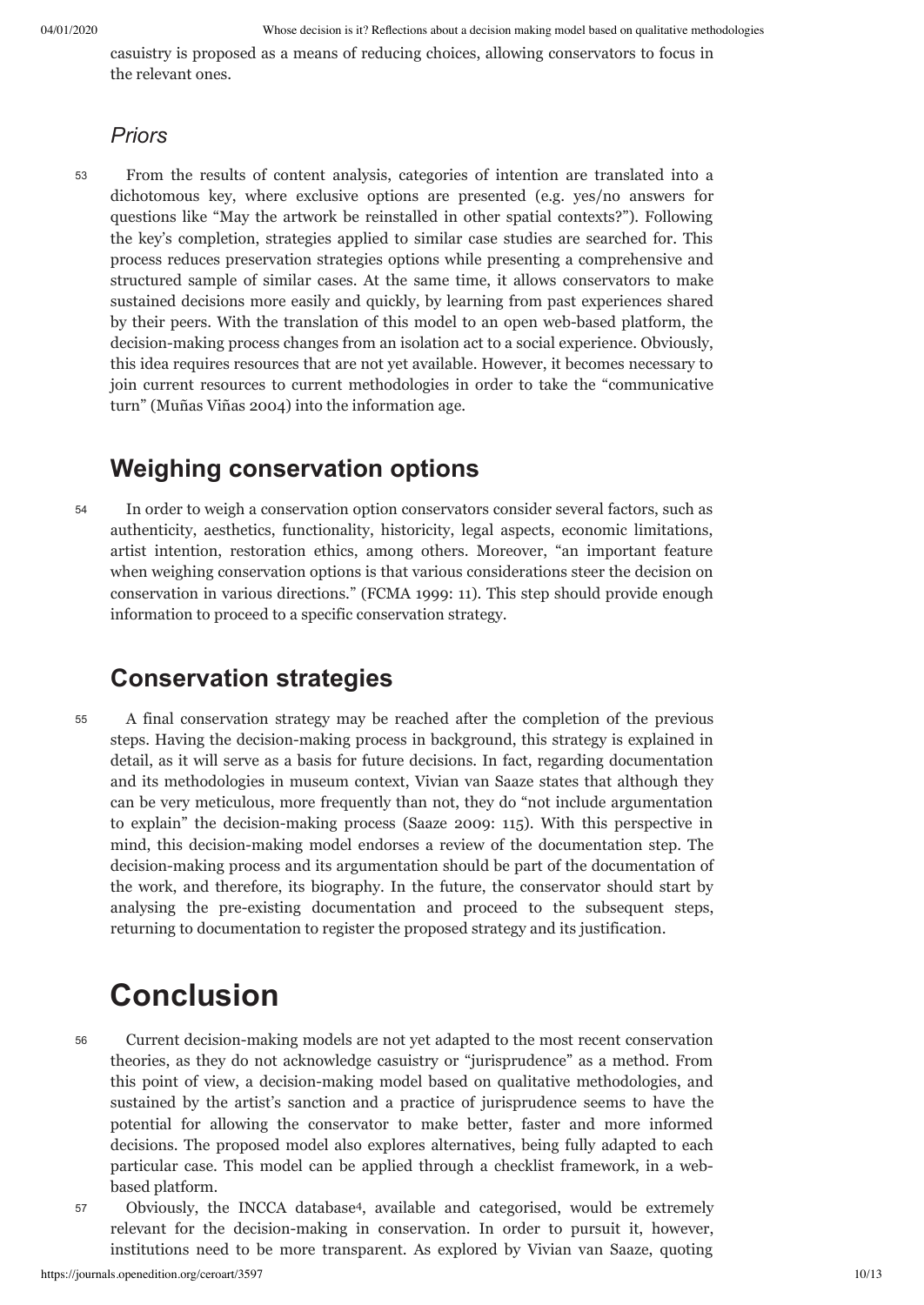Annemarie Mol, there is a need for "keeping the practicalities of enacting (…) artworks visible, so that what happens may be doubted" (Saaze 2009: 168). Institutional stakeholders need to embrace the responsibility of dealing with such complex artworks. They need to embrace transience and the subjectivity involved in every conservation act. They need to accept the absence of a stable ground, to let the "long accepted certainties fall apart" (Saaze 2009: 36).

58

It is by challenging currents practices, placing them constantly under scrutiny, that possibilities for new perspectives can be achieved. New theories for contemporary art preservation, contemporary themselves, need to emerge in order to, subsequently, be questioned again. It is only through this demanding process that conservation of contemporary art can continue to be propelled forward.

## *Bibliography*

ARIELY, D. 2010. *Predictably Irrational, Revised and Expanded Edition: The Hidden Forces That Shape Our Decisions*, New York: Harper Perennial.

BEERKENS, L., HOEN, P., HUMMELEN, I., et al. 2012. *The Artist Interview for Conservation and Presentation of Contemporary Art: Guidelines and Practice*, Holanda: Jap Sam Books.

BERG, B. L. and LUNE, H. 2011. *Qualitative Research Methods for the Social Sciences*, Cambridge MA: Prentice Hall.

CHURCHLAND, P. S. 2009, "Inference to the best decision" In *Oxford Handbook of Philosophy and Neuroscience*, Bickle, J. (ed), 419-430. New York: Oxford University Press.

DAMÁSIO, A. 1994. *Descartes' Error: Emotion, Reason, and the Human Brain*, New York: Harper Perennial.

DAVIES, C. A. A. 2008. *Reflexive Ethnography: A guide to researching selves and others*, New York: Routledge.

DUARTE, A. M., MACEDO, R., MARÇAL, H. et al. 2012. "The poetics of discourse: from artistic intention to spectator's perception in the artist's point of view", Paper presented at 3rd Global Conference *Performance: Visual aspects of performance practice, 13-15 November 2012*.

FCMA, 1999. "The Decision-Making Model for the Conservation and Restoration of Modern and Contemporary Art." In *Modern Art: Who Cares?,* Hummelen, Y. and Sillé, D. (eds) 164-72. Maastricht: Foundation for the Conservation of Modern Art and the Netherlands Institute for Cultural Heritage.

INCCA, 2013. *What is the INCCA Database?,* [available at: http://www.incca.org/what-is-the](http://www.incca.org/what-is-the-incca-database)incca-database [07 September 2013].

IPPOLITO, J. 2003. "Accommodating the Unpredictable: The Variable Media Questionnaire" *In Permanence Through Change: The Variable Media Approach*, Depocas, A., Ippolito, J. and Jones, C. (eds) 47-53. New York, Montreal: The Solomon R. Guggenheim Foundation and The Daniel Langlois Foundation for Art, Science, and Technology.

LAURENSON, P. 2006. "Authenticity, Change and Loss in the Conservation of Time-Based Media Installations." *Tate Papers.* Available at http://www.tate.org.uk/download/file/fid/7401 [assessed 31 January 2012].

MACEDO, R., NOGUEIRA, A. and MARÇAL, H. 2012. "The Conservator as a performer". Athens: *ATINER'S Conference Paper Series*, No: ART2012-0087. Available at <http://www.atiner.gr/papers/ART2012-0087.pdf>.

MELO, A. 2007. *Arte e Artistas em Portugal/Art and Artists in Portugal.* Lisboa: Bertrand/ Instituto Camões.

MICHALSKI, S. and ROSSI-DORIA, M. 2011. "Using decision diagrams to explore, document, and teach treatment decisions, with an example of their application to a difficult painting consolidation treatment". Paper presented at the 16th Triennial Conference ICOM-CC, Lisbon, 19-23 September 2011.

MILES, M. B. and HUBERMAN, A. M. 1994. *Qualitative Data Analysis: An Expanded Sourcebook.* Oxford: Sage Publications, Ltd.

MUÑOZ VIÑAS, S. 2004. *Contemporary Theory of Conservation.* London: Butterworth-Heinemann. DOI : [10.1179/sic.2002.47.Supplement-1.25](http://dx.doi.org/10.1179/sic.2002.47.Supplement-1.25)

PLOUS, S. 1993. *The Psychology of Judgment and Decision Making* (McGraw-Hill Series in Social Psychology). New York: McGraw Hill.

VAN SAAZE, V. 2009. *Doing Artworks. A study into the Presentation and Conservation of Installation Artworks*, PhD Thesis. Amsterdam: UvA.

SCHWARTZ, B. 2005. *The Paradox of Choice: Why More Is Less.* London: Harper Perennial.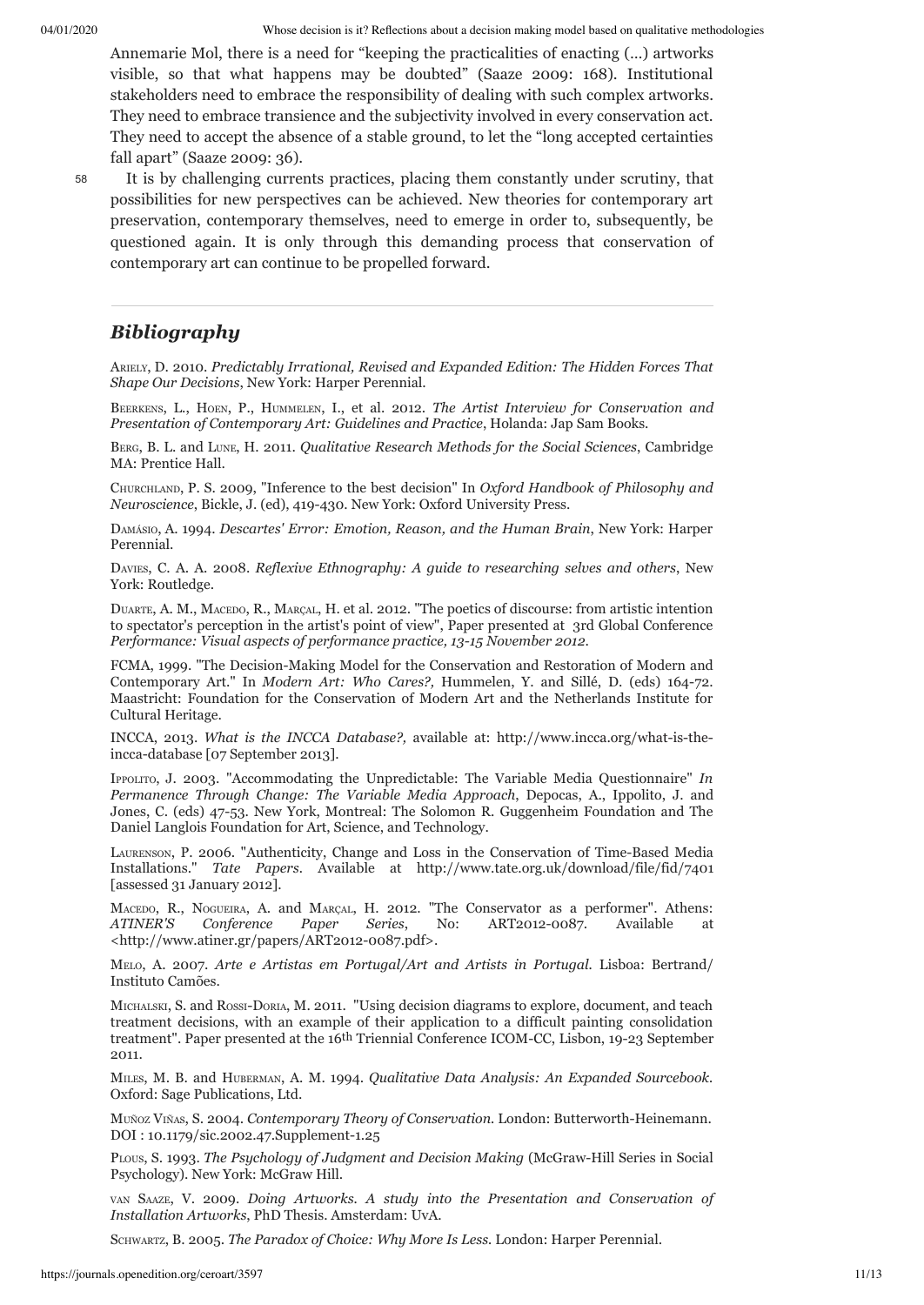04/01/2020 Whose decision is it? Reflections about a decision making model based on qualitative methodologies

SHADFORD, L. 2012. *[INCCA - Artist Documentation Program,](http://incca-na.org/adp/)* available at: http://inccana.org/adp/ [assessed 04 September 2012].

SPECTOR, N. 2003, "Felix Gonzalez-Torres, Public Opinion", In *Permanence Through Change: The Variable media Approach*, Depocas, A., Ippolito, J. and Jones, C. (eds) 92-99. New York, Montreal: The Solomon R. Guggenheim Foundation and The Daniel Langlois Foundation for Art, Science, and Technology.

VAN DE VALL, R. 2005 [1999]. "Painful decisions: Philosophical considerations on a decisionmaking model". In *Modern Art: Who Cares?,* Hummelen, I. and Sillé, D. (eds) 196-200. Maastricht: Foundation for the Conservation of Modern Art and the Netherlands Institute for Cultural Heritage.

VAN DE VALL, R., HÖLLING, H., SCHOLTE, T. et al. 2011, "Reflections on a biographical approach to contemporary art conservation". Paper presented at the *16th Triennial Conference ICOM-CC, Lisbon, 19-23 September 2011*.

WEYER, C. and HEYENREICH, G. 2005 [1999]. "Documentation and registration of artists' materials and techniques. Introduction". In *Modern Art: Who Cares?,* Hummelen, I. and Sillé, D. (eds) 196-200. Maastricht: Foundation for the Conservation of Modern Art and the Netherlands Institute for Cultural Heritage.

#### *Notes*

<span id="page-11-0"></span>[1](#page-1-0) Documentation of Contemporary Art is a research project developed by researchers of Instituto de História da Arte (IHA) and funded by Portuguese Fundação para a Ciência e Tecnologia (FCT). For more information about this project see: <http://iha.fcsh.unl.pt/apresentacaoDetalhe.php? id=32&nr=48&langExp=en>

<span id="page-11-1"></span>[2](#page-1-1) Casuistry has its roots in the mid-seventeenth century, and then became increasingly discredited. However, as procedure, it has survived in less theoretical sciences. As stated by van de Vall (2005), "moral reasoning is supposed to start from the details and circumstances of a particular situation" (Van de Vall 2005: 198). In summary, with this approach, paradigmatic cases are compared with the case at hand, and reasoning is made via analogy.

<span id="page-11-2"></span>[3](#page-6-0) For more information about decision-making models in conservation, please check (FCMA 1999) and (Michalski and Rossi-Doria 2011)

<span id="page-11-3"></span>[4](#page-9-0) The INCCA database is an "unique tool created for and by INCCA members, allowing access to each other's unpublished information. The database contains metadata records (like library cards) that describe all types and formats of documents. Examples are: artist interviews (transcripts, video, DVD etc), technical drawings, installations instructions." (INCCA 2013).

## *List of illustrations*

| $\bullet$ -------                | Title       | Fig. 1 Conceptual framework for decision-making                                                                                                               |
|----------------------------------|-------------|---------------------------------------------------------------------------------------------------------------------------------------------------------------|
|                                  |             | <b>Caption</b> $\left  A \right $ model for decision-making with phases and steps guides the conservator through a process, ensuring a well-founded decision. |
| $\bullet$ maps<br>$\blacksquare$ | <u>URL</u>  | http://journals.openedition.org/ceroart/docannexe/image/3597/img-1.png                                                                                        |
|                                  | <b>File</b> | image/png, 42k                                                                                                                                                |

## *References*

*Electronic reference*

Hélia Marçal, Rita Macedo, Andreia Nogueira and António Duarte, « Whose decision is it? Reflections about a decision making model based on qualitative methodologies », *CeROArt* [Online], HS | 2013, Online since 30 October 2013, connection on 04 January 2020. URL : http://journals.openedition.org/ceroart/3597 ; DOI : 10.4000/ceroart.3597

### *This article is cited by*

Chatzidakis, Maria. (2016) Street art conservation in Athens: Critical conservation in a time of crisis. *Studies in Conservation*, 61. DOI: [10.1080/00393630.2016.1201757](https://dx.doi.org/10.1080/00393630.2016.1201757)